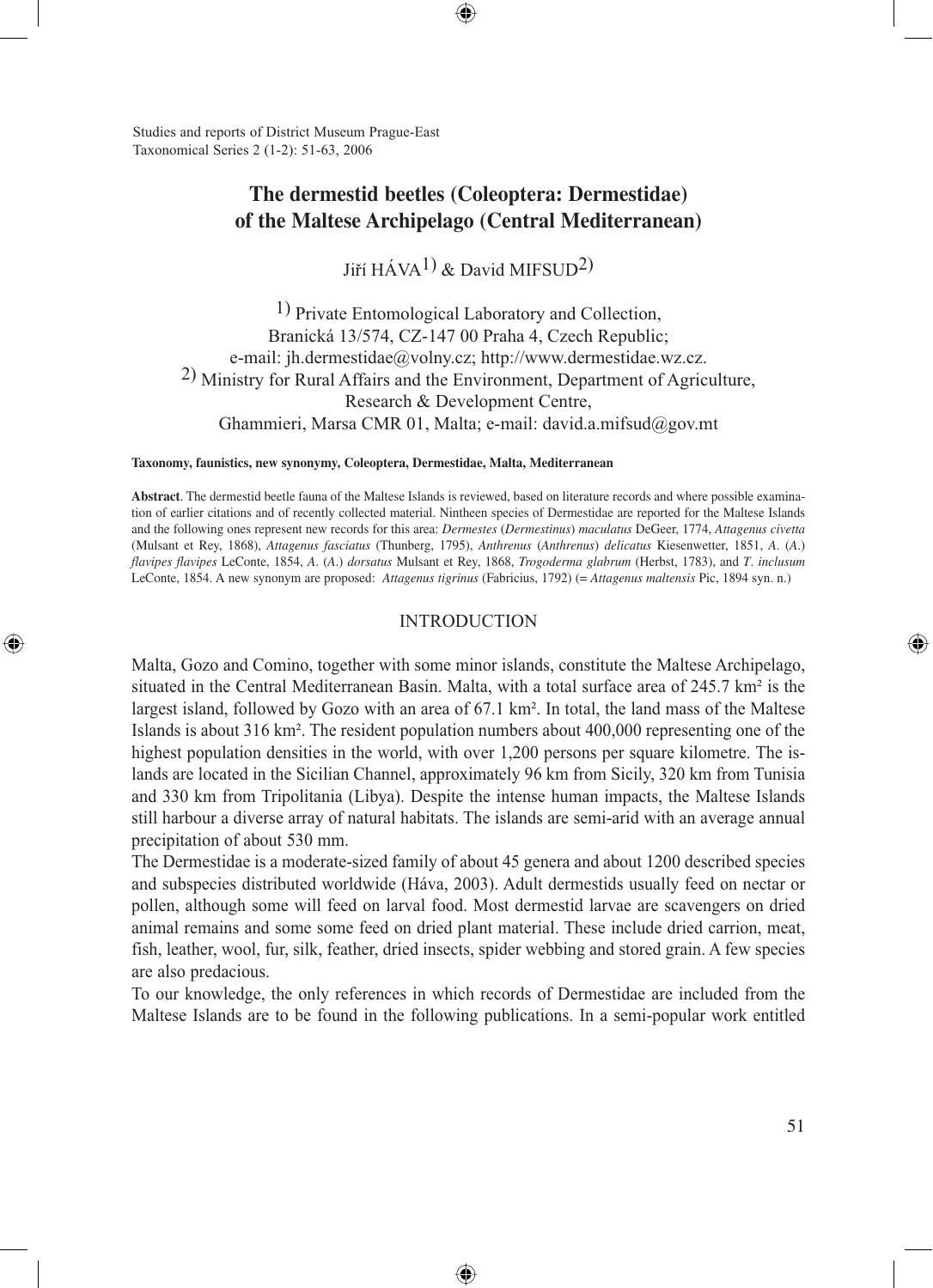"Common beetles of the Maltese Islands", Caruana Gatto (1893) cited *Thorictus grandicollis* Germar (found with no difficulty in moist localities), *Anthrenus fasciatus* Herbst and *A*. *verbasci* Linnaeus In a list of Coleoptera of the Maltese Islands (Cameron & Caruana Gatto, 1907) nine species were included under the family name "Dermestidae" and one species was included under the family name "Thorictidae". Luigioni (1929), in his work on the Italian Coleoptera, repeated the records of Cameron & Caruana Gatto (1907). Andres (1916) published a list of Lepidoptera, Hemiptera and Coleoptera which he collected from these islands during a period of almost two years that he spent in Malta as a prisoner of war. In this list he included two species of Dermestidae namely *Dermestes frischi* Kugelann and *Dermestes cadaverinus* Fabricius. Tonna-Barthet (1931) published a list of 37 species of rare beetles "peculiar to the Island of Malta" and among these he mentioned two dermestids which were cited as follows: *Lanorus* (*Attagenus*) *maltensis* Pic and *Nathrenus* (*Anthrenus*) *biscrensis* Reitter. Cilia (1989), based on published information, included two species of Dermestidae in the Red Data Book for the Maltese Islands. These included *Attagenus maltensis* Pic and *Anthrenus biscrensis* Reitter. Species of Dermestidae occurring in the Maltese Islands were recently included in the catalogues of Mroczkowski (1968) and Háva (2003).

⊕

The present work was undertaken so as to provide a detailed account of the species of Dermestidae, which occur in the Maltese archipelago. This work forms a part of a much larger project, which the second author is undertaking, so as to update the knowledge of the coleopteran fauna of the Maltese Islands.

### MATERIAL AND METHODS

⊕

Material was examined or is cited from the following institutions and private collections:

- BMNH British Museum of Natural History [= The Natural History Museum], London, United Kingdom;
- DMM private collection, David Mifsud, Zejtun, Malta;
- HBBC private collection, Henry Borg-Barthet, Mellieha, Malta;
- JHAC Private Entomological Laboratory and Collection, Jiří Háva, Prague, Czech Republic;
- MNHN Muséum National d´Histoire Naturelle, Paris, France;
- ZSPC private collection Zdeněk Švec, Prague, Czech Republic;
- ZMAN Zoölogisch Museum Amsterdam, Amsterdam, The Neederlands.

Material of Dermestidae was collected from the Maltese Islands between 1989 and 2005. Most of the material was collected from Malta, but additional material was also collected from the nearby island of Gozo. Historical material of Dermestidae was also available for study during the present work. Two main collections were available. One collection was that of Malcom Cameron which either he himself collected or the Maltese naturalist Alfredo Caruana Gatto (or both). Material from this collection is conserved in the BMNH and labeled as "Cameron Coll. B.M. 1936-555". In part, material from this collection included individual label numbers which correspond to numbers in Cameron's private notes and refer to the following information (partially or fully): date of collection, name of the species, name of person who identified this species, locality name and

⊕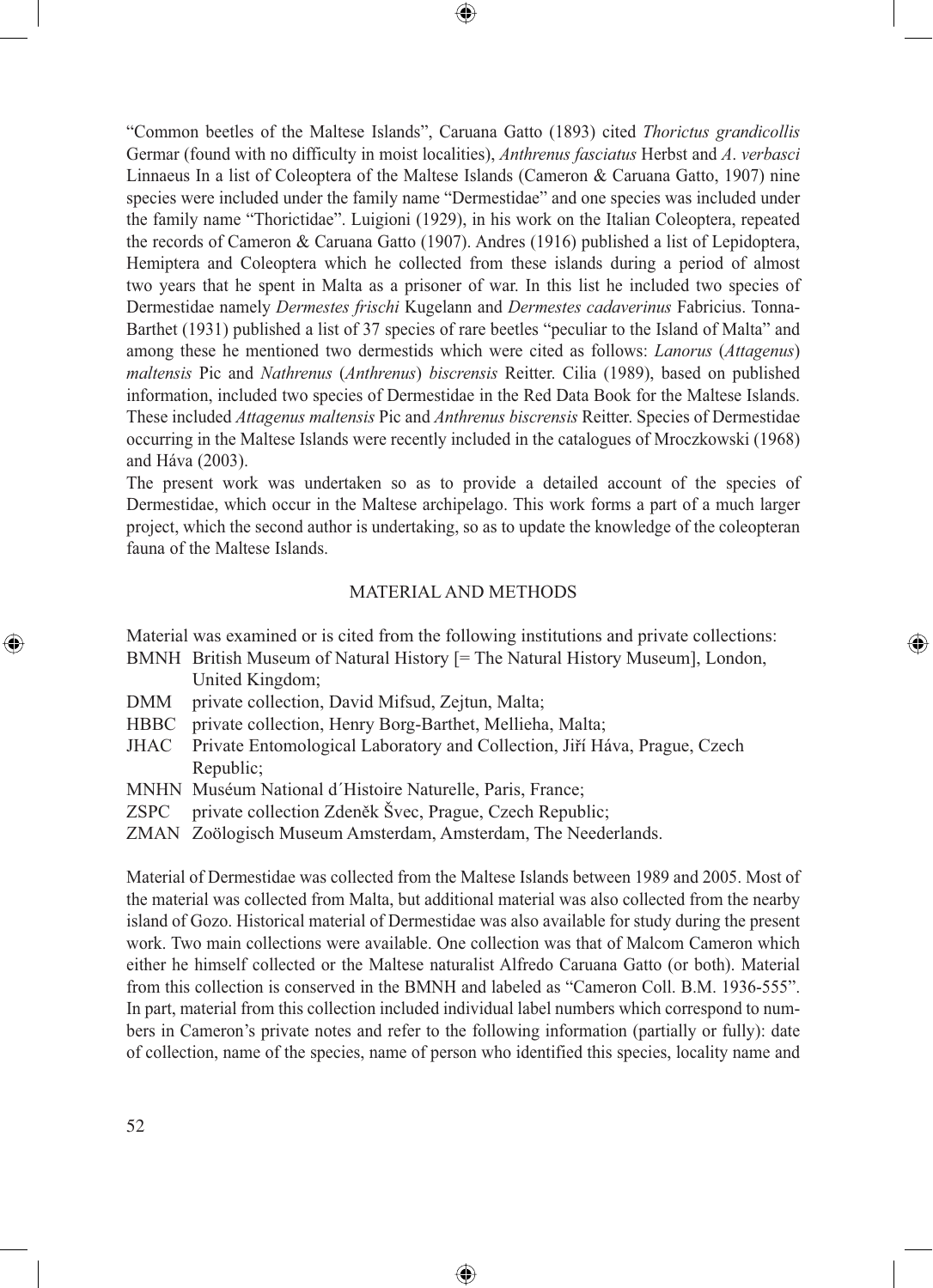$\bigcirc$ 

ecological data. In the present work, this information is added in square brackets after the label number. The other collection includes material collected from the Maltese Islands by Commander James John Walker and also conserved in the BMNH. This material was collected from the Maltese Islands between 1874-76 almost exclusively between October and March and is labeled as "G.C. Champion Coll. B.M. 1927-409". Except for the name Malta, there are no other data accompanying this material. Both mentioned collections were available when the 1907 coleoptera list of Cameron and Caruana Gatto was published.

For each species, earlier cited references (works which repeated earlier references and in which no material examined is cited are not included e. g. Caruana Gatto, 1893; Luigioni, 1929; Mroczkowski, 1968; Háva, 2003 and Mroczkowski, 1968) material examined, global distribution and notes where relevant are included.

All identifications were carried out by the first author and the classification of Dermestidae follows Háva (2003, 2006) and Lawrence & Slipinski (2005). Distributional data follow Háva (2003, 2006).

### CHECK LIST OF MALTESE DERMESTIDAE

⊕

*Dermestes* (*Dermestes*) *ater* DeGeer, 1774 *Dermestes* (*Dermestinus*) *frischii* Kugelann, 1792 *Dermestes* (*Dermestinus*) *maculatus* DeGeer, 1774 *Dermestes* (*Dermestinus*) *undulatus* Brahm, 1790 *Thorictus grandicollis grandicollis* Germar, 1842 *Attagenus brunneus* Faldermann, 1835 *Attagenus civetta* (Mulsant et Rey, 1868) *Attagenus fasciatus* (Thunberg, 1795) *Attagenus tigrinus* (Farbicius, 1792)

⊕

*= Attagenus maltensis* Pic, 1894 **syn. n.** *Attagenus unicolor unicolor* (Brahm, 1791) *Anthrenus* (*Anthrenus*) *flavipes flavipes* LeConte, 1854 *Anthrenus* (*Anthrenus*) *delicatus* Kiesenwetter, 1851 *Anthrenus* (*Anthrenus*) *dorsatus* Mulsant et Rey, 1868 *Anthrenus* (*Anthrenus*) *oceanicus* Fauvel, 1903 *Anthrenus* (*Helocerus*) *fuscus* Olivier, 1789 *Anthrenus* (*Nathrenus*) *biskrensis* Reitter, 1886 *Anthrenus* (*Nathrenus*) *verbasci* (Linnaeus, 1767) *Trogoderma glabrum* (Herbst, 1783) *Trogoderma inclusum* LeConte, 1854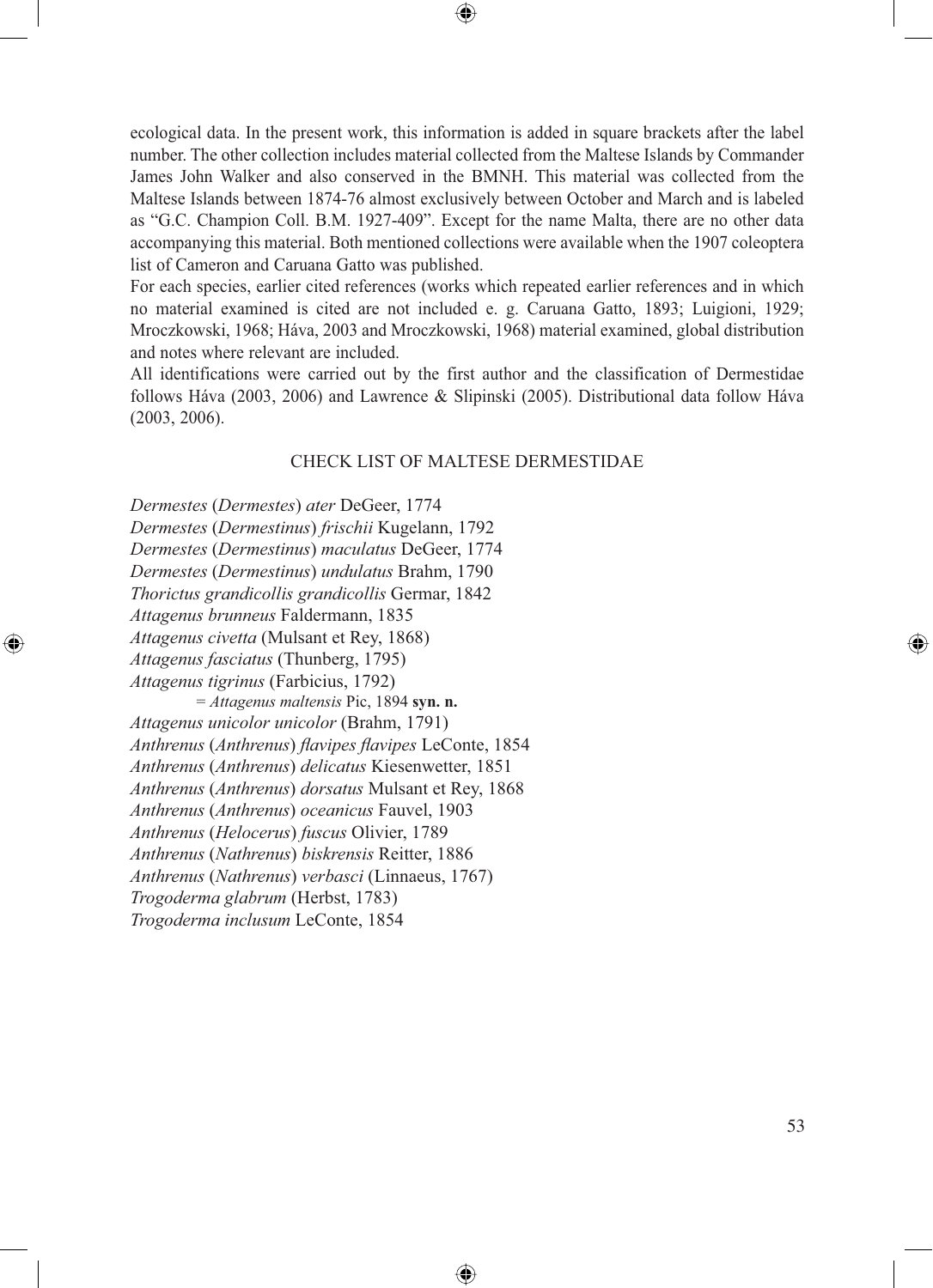### ANNOTATED SPECIES LIST

⊕

## Subfamily Dermestinae Tribe Dermestini

## *Dermestes* **(***Dermestes***)** *ater* **DeGeer, 1774**

*Dermestes cadaverinus* Fabricius, 1775; Andres, 1916: 58.

**Material examined.** Malta: Ghajn Rihana, 3.iii.1990, 1 spec., leg. D. Mifsud (DMM); Malta (without detailed distributional data), 1 spec. (JHAC).

**Distribution.** Cosmopolitan.

**Notes.** This species was previosly recorded only by Andres (1916) from larvae which he collected and from which adults emerged on the 20th of October of 1915.

### *Dermestes* (*Dermestinus*) *frischii* Kugelann, 1792

*Dermestes frischi* Kugelann, 1792; Cameron & Caruana Gatto 1907: 395. *Dermestes Frishi* Kugelann, 1792; Andres, 1916: 58.

**Material examined**. Malta: G. C. Champion coll. B. M. 1927-409, 2 spec. (BMNH); 5495 [=*Dermestes frishii*, Masascala, 17 Aug.1901], M. Cameron coll., B. M. 1936-555, 4 spec. (BMNH); 5388 [=*Dermestes frishii*, Mellieha, 1901], M. Cameron coll., B. M. 1936-555, 1 spec. (BMNH); Mtarfa, 6.ix.1989, 1 spec., leg. P. Sammut (JHAC); St. Thomas Bay, 6.ix.1996, 2 spec., near dead cat, leg. D. Mifsud (DMM); St. Thomas Bay, Tal-Munxar, 16.iii.2003, 3 spec., leg. D. Mifsud (DMM); Marsaxlokk, Il-Balutta, 15.ix.1989, 1 spec., near salt marsh vegetation, leg. D. Mifsud (DMM); Blata l-Blajda, 14.v.1990, 1 spec., on decaying fish, leg. D. Mifsud (DMM); Qrendi, 19.vii.2003, 1 spec., leg. D. Mifsud (DMM); Zejtun, 22.viii.2002, 12 spec., leg. D. Mifsud (DMM); Ricasoli, 17.vii.1954, D. H. Heppell, B. M. 1955-407, 2 spec. (BMNH); Mellieha, Melliha Hill, 3.iv.2004, 12 spec., leg. H. Borg-Barthet (HBBC).

⊕

**Distribution.** Cosmopolitan.

**Notes.** Cameron & Caruana Gatto (1907) reported the abundance of this specis as 'very common'.

#### *Dermestes* **(***Dermestinus***)** *maculatus* **DeGeer, 1774**

**Material examined.** Malta: Marsa, Ghammieri, 9.xii.1993, 2 spec., under bark of *Eucalyptus*, leg. D. Mifsud (DMM); Qrendi, 19.vii.2003, 1 spec., leg. D. Mifsud (DMM); Rabat, 16.viii.2004, 1 spec., leg. P. Sammut (DMM).

⊕

**Distribution.** Cosmopolitan. New record for the Maltese Islands.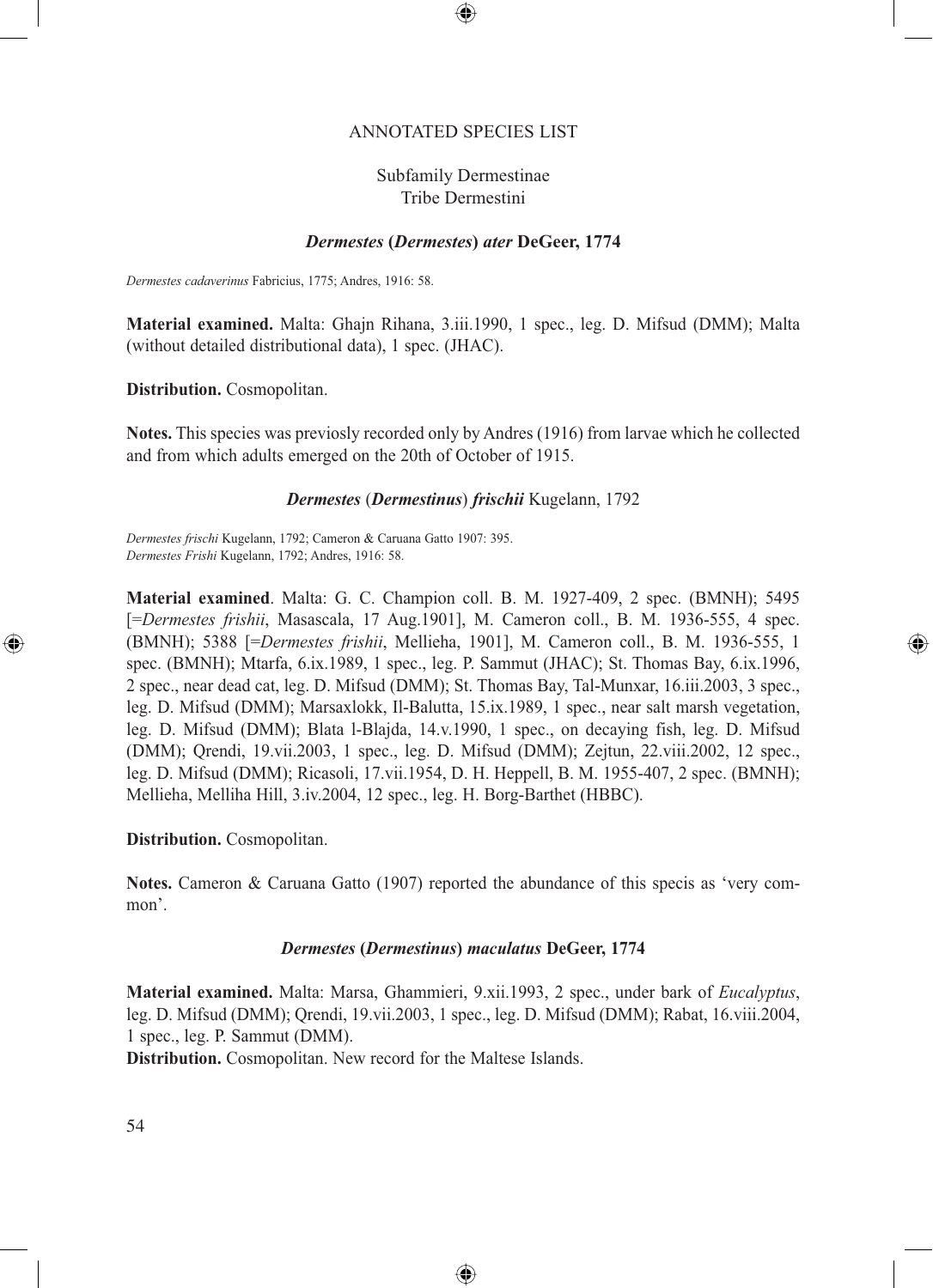#### *Dermestes* (*Dermestinus*) *undulatus* Brahm, 1790

⊕

*Dermestes undulatus* Brahm, 1790; Cameron & Caruana Gatto 1907: 395.

**Material examined.** Malta: Zejtun, 21.v.1989, 1 spec., leg. D. Mifsud (DMM); same data but, 24.v.1989, 1 spec., (DMM); same data but 30.vi.1989, 1 spec. (DMM); Bidnija, 8.ix.1996, 1 spec., leg. D. Mifsud (DMM).

#### **Distribution.** Holarctic.

⊕

**Notes.** Cameron & Caruana Gatto (1907) reported this species from Gozo and 'Encita'(= Wied Incita) during the months of March and April and reported its abundance as 'rare'.

> Subfamily Thorictinae Tribe Thorictini

#### *Thorictus grandicollis grandicollis* Germar, 1842

*Thorictus grandicollis* Germar, 1842; Cameron & Caruana Gatto, 1907: 396.

**Material examined.** Malta: G. C. Champion coll., B. M. 1927-409, 40 spec. (BMNH); 6167 [= 2 Nov. 1901, Ta Baldu], M. Cameron coll. B. M. 1936-555, 1 spec. (BMNH); 6045 [= *Thorictus grandicollis*, Fort Manoel, 19 Oct. 1902], M. Cameron coll. B. M. 1936-555, 8 spec., (BMNH); St. Thomas Bay, 20.iv.1996, 2 spec., leg. D. Mifsud (DMM); same data but 2.x.1989, 1 spec., leg D. Mifsud (DMM); Ta´Qali, 13.ii.2000 under bark of *Eucalyptus*, 1 spec., leg. D. Mifsud (DMM); Zejtun, 5.x.1989, 1 spec., leg. D. Mifsud (DMM); Ghadira, 23.v.1990, 1 spec., leg. D. Mifsud (DMM); Gozo: Ramla, 18.i.1999, 1 spec., leg. D. Mifsud (DMM); Xwieni Bay, 16.vii.1989, 1 spec., leg. D. Mifsud (DMM).

**Distribution.** Armenia, Croatia, France, Greece, Italy, Malta, Portugal, Russia: European Part, Spain, Turkey, Algeria, Egypt, Morocco and Tunisia.

**Notes.** Cameron & Caruana Gatto (1907) reported the abundance of this species as 'general'.

Subfamily Attageninae Tribe Attagenini

### *Attagenus brunneus* Faldermann, 1835

⊕

*Attagenus piceus* v. *dalmatinus* Küster, 1847; Cameron & Caruana Gatto 1907: 395. *Attagenus marginicollis* Küster, 1847; Cameron & Caruana Gatto 1907: 395.

**Material examined.** None.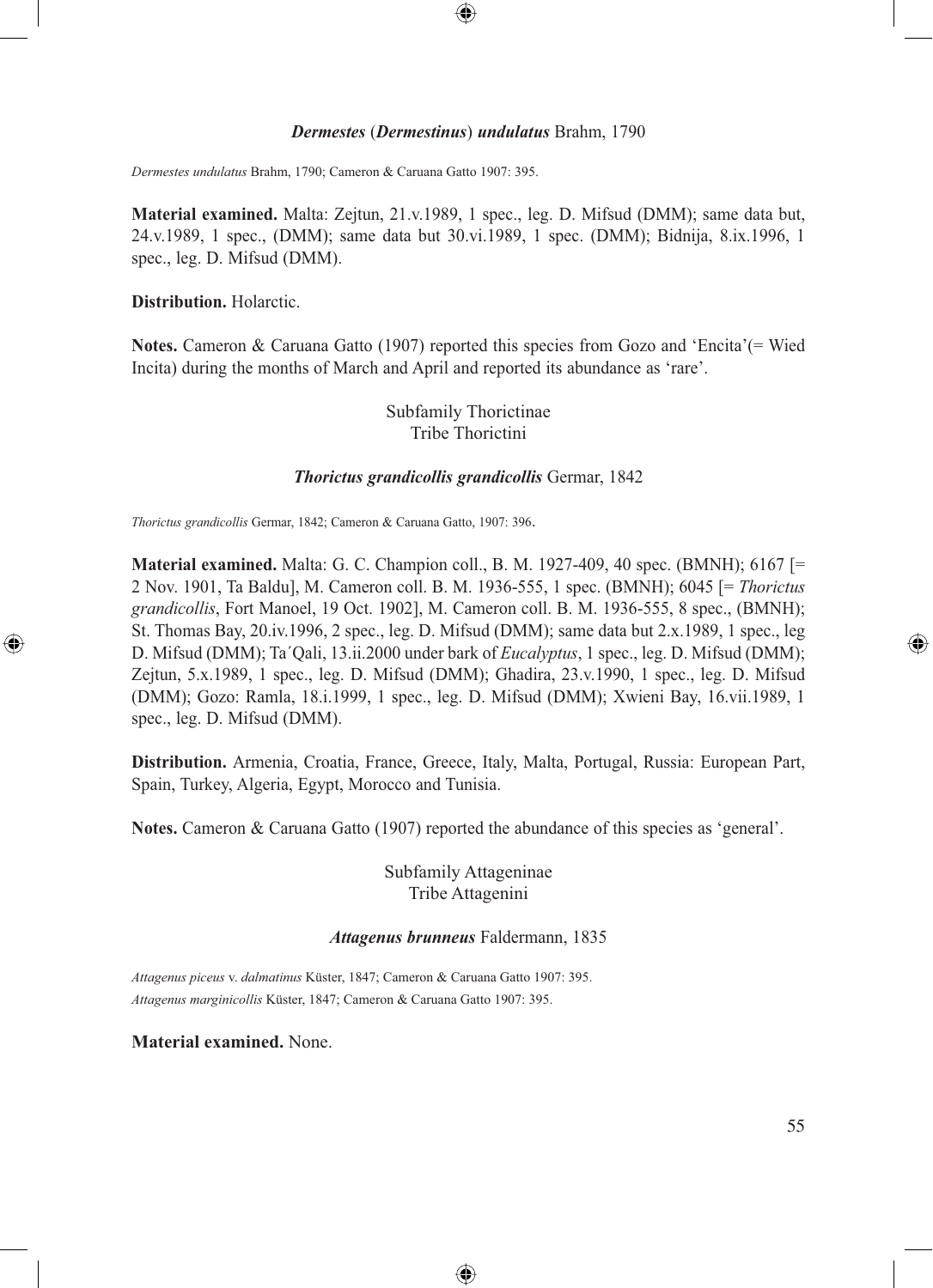**Distribution.** Europe, Turkey, Algeria, Egypt, Morocco, Tunisia, Canada, U.S.A., Afghanistan, Iran, Kyrgyzstan, Pakistan, Turkmenistan and Uzbekistan.

⊕

**Notes.** Cameron & Caruana Gatto (1907) reported the abundance of this species as 'not common' and recorded the species from Valletta in May.

### *Attagenus civetta* **(Mulsant et Rey, 1868)**

**Material examined.** Malta: Mellieha, Kortin, U.V. light trap, 27.v.-3.vi.2005, 10 spec., leg. Henry Borg-Barthet (DMM, HBBC, JHAC); Gozo: Xlendi, Wied ta` Kantra, 18-28.viii.2001, 1 spec., leg. V. Navrátil (JHAC).

**Distribution.** Spain, Algeria, Libya, Morocco and Tunisia. New record for the Maltese Islands.

### *Attagenus fasciatus* **(Thunberg, 1795)**

**Material examined.** Malta: Mtarfa, 6.ix.1989, 2 spec., leg. P. Sammut (JHAC); Buskett 27.iii.1989, 2 spec., leg. D. Mifsud (DMM); same data but 17.iii.1990, 1 spec. (DMM); Marsa, Ghammieri, 28.xii.1993, 2 spec., under bark of *Eucalyptus*, leg. D. Mifsud (DMM).

**Distribution.** Cosmopolitan. New record for the Maltese Islands.

*Attagenus tigrinus* (Fabricius, 1792) (Figs 1-6)

⊕

*Attagenus bifasciatus* Rossi, 1794; Cameron & Caruana Gatto 1907: 395. *Attagenus maltensis* Pic, 1894: 66 **syn. n.**  *Attagenus melitensis* Pic; Pic, 1899: 253 (mispelling of *maltensis*).

**Type material.** 3 syntypes *A. maltensis*: "Malte, Bellon" \ "Type" \ "melitensis Pic". 1 male designated here as lectotype, 1 female and 1 male as paralectotypes (all in MNHN). All type specimens were labelled with red, printed labels bearing the text as follows: "LECTOTYPE [or PARALECTOTYPE, respectively] *Attagenus maltensis* Pic, J. Háva design. 2005".

**Material examined.** Malta: Malta, G. C. Champion coll. B. M. 1927-409, 44 spec. (BMNH); M. Cameron coll. B. M. 1963-555, 7 spec. (BMNH); Marsascala, 23.iv.2003, 8 spec., leg. Z. Švec (JHAC, ZSPC); Zejtun, 20. iv.1998, 1 spec., leg. D. Mifsud (JHAC); same data but 16.iii.1990, 1 spec. (JHAC); Pwales Valley, 14.v.1992, 1 spec., leg. A. J. de Boer (ZMAN); Mellieha, Selmun, Ghajn Hadid side, 23.iv.2005, 1 spec., leg. H. Borg-Barthet (HBBC); Mellieha, Main Street, 10.i.2004, 1 spec., leg. H. Borg-Barthet (HBBC); Mellieha, Selmun, 22.iv.2005, 1 spec., leg. H. Borg-Barthet (HBBC); same data but 20.iii.2002, 1 spec., (HBBC); Mellieha, Mellieha hill, 1.v.2003, 1 spec., leg. H. Borg-Barthet (HBBC); Mellieha, Kortin, 19.iv.2004, 1 spec., leg. H. Borg-Barthet (HBBC); Mellieha, Kortin U. V. light trap, 28-30.iv.2005, 2 spec., leg. H. Borg-Barthet (HBBC); Landrijiet, 9.v.2004, 3 spec., leg. H. Borg-Barthet (HBBC); Mellieha Bay, NR Mellieha Holiday Centre, 23.iv.2005, 9 spec., leg. H. Borg-Barthet (DMM, HBBC); Gozo:

◈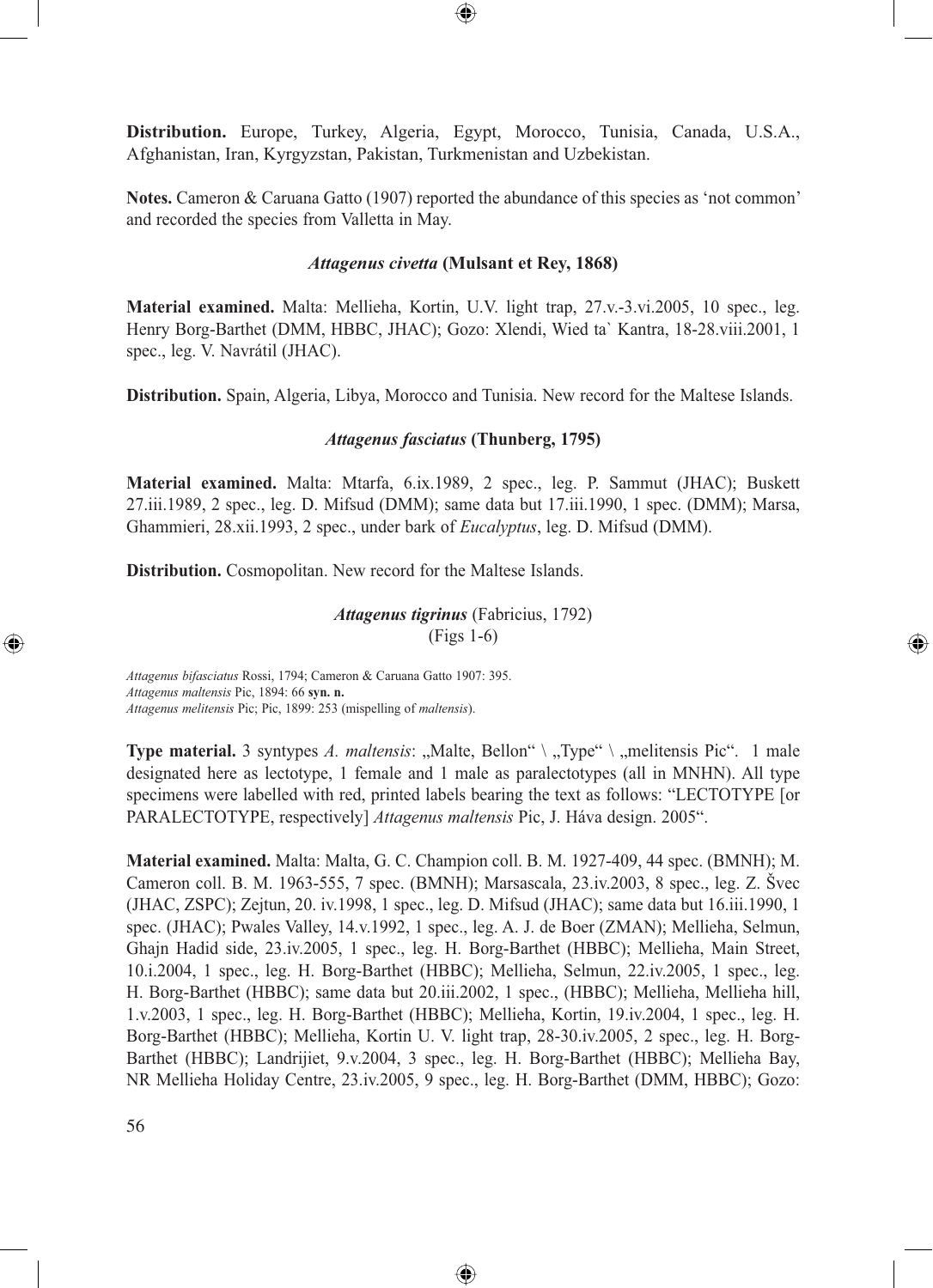

 $\bigoplus$ 

Figs 1-6. *Attagenus tigrinus* (Fabricius): 1- habitus of typical form; 2 & 3- very rare colour variability; 4- antenna of male; 5 antenna of female; 6- aedeagus (all figures drawn schematically and without setation).

Dwejra, 25.iv.2003, 2 spec., leg. Z. Švec, (JHAC); Victoria Citadel, 7.v.1992, 4 spec., leg. A. J. de Boer (ZMAN, JHAC).

 $\bigoplus$ 

**Distribution.** Italy, Malta, Sardinia, Sicily, Algeria, Egypt, Morocco and Tunisia.

**Notes.** Through the study of the type material of *Attagenus maltensis* Pic and recently collected material from Malta, it was possible to synonymize this species with *A. tigrinus* (Fabricius). All morphological characters studied in the material available proved to be identical (elytra of *maltensis* covered by more dense yellowish pubescence). The colour variability and patterns on elytra, antennae and aedeagus are illustrated in Figs 1-6.

⊕

 $\bigoplus$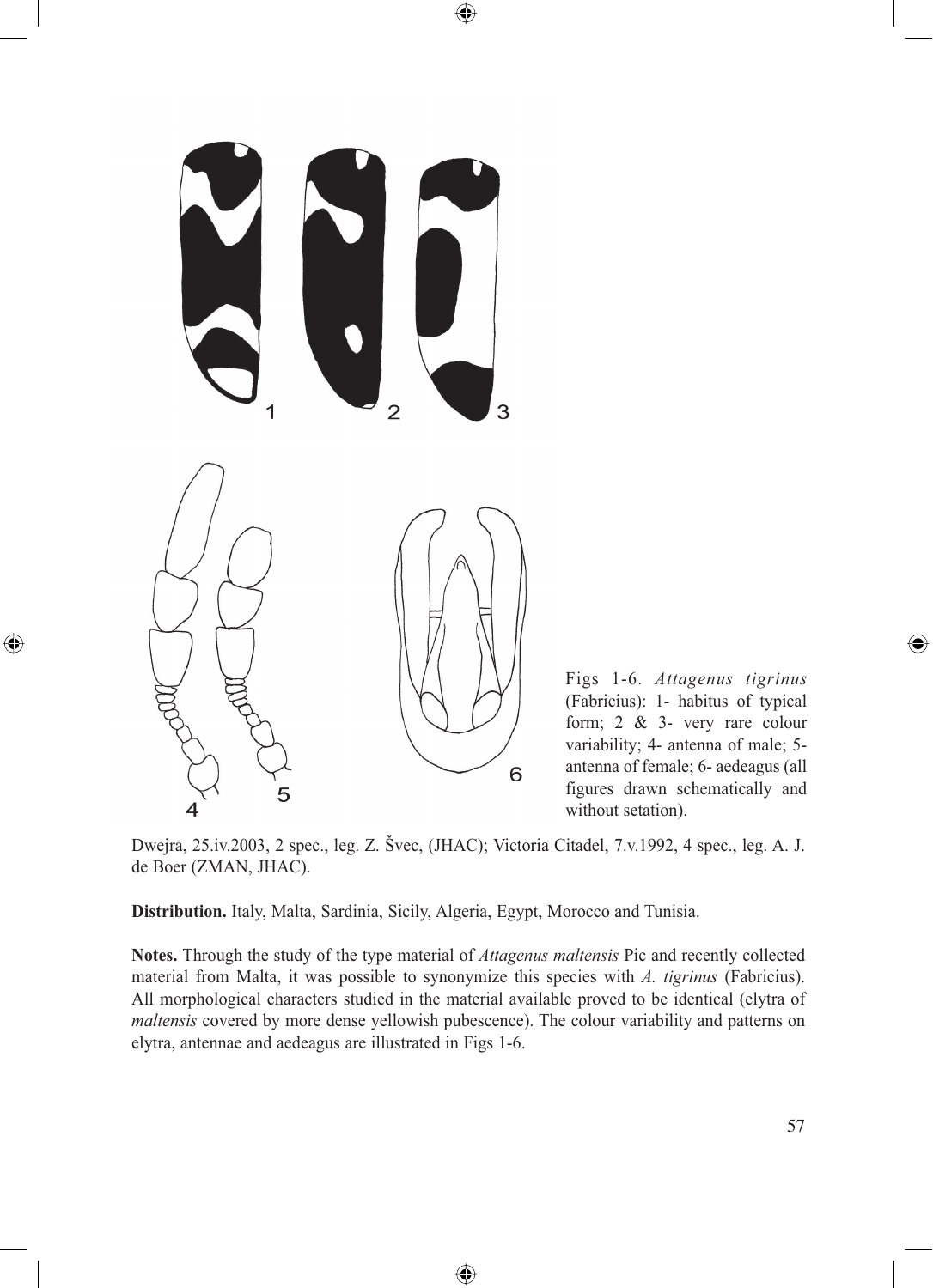

 $\bigoplus$ 

Fig. 7. Distribution of *Anthrenus* (*Anthrenus*) *dorsatus* Mulsant et Rey in the Maltese Islands.

 $\bigoplus$ 

## *Attagenus unicolor unicolor* (Brahm, 1791)

*Attagenus piceus* Olivier, 1790; Cameron & Caruana Gatto, 1907: 395.

**Material examined.** Malta: 25.vi.1902, in coll. Gatto, 1 spec. (BMNH); Zejtun, 4.vi.1989, 1 spec., leg. D. Mifsud (DMM); same data but 11.vi.1989, 1 spec. (DMM); Ghammieri (Marsa), 13.v.2002, 1 spec., leg. D. Mifsud (DMM).

⊕

**Distribution.** Cosmopolitan.

 $\bigoplus$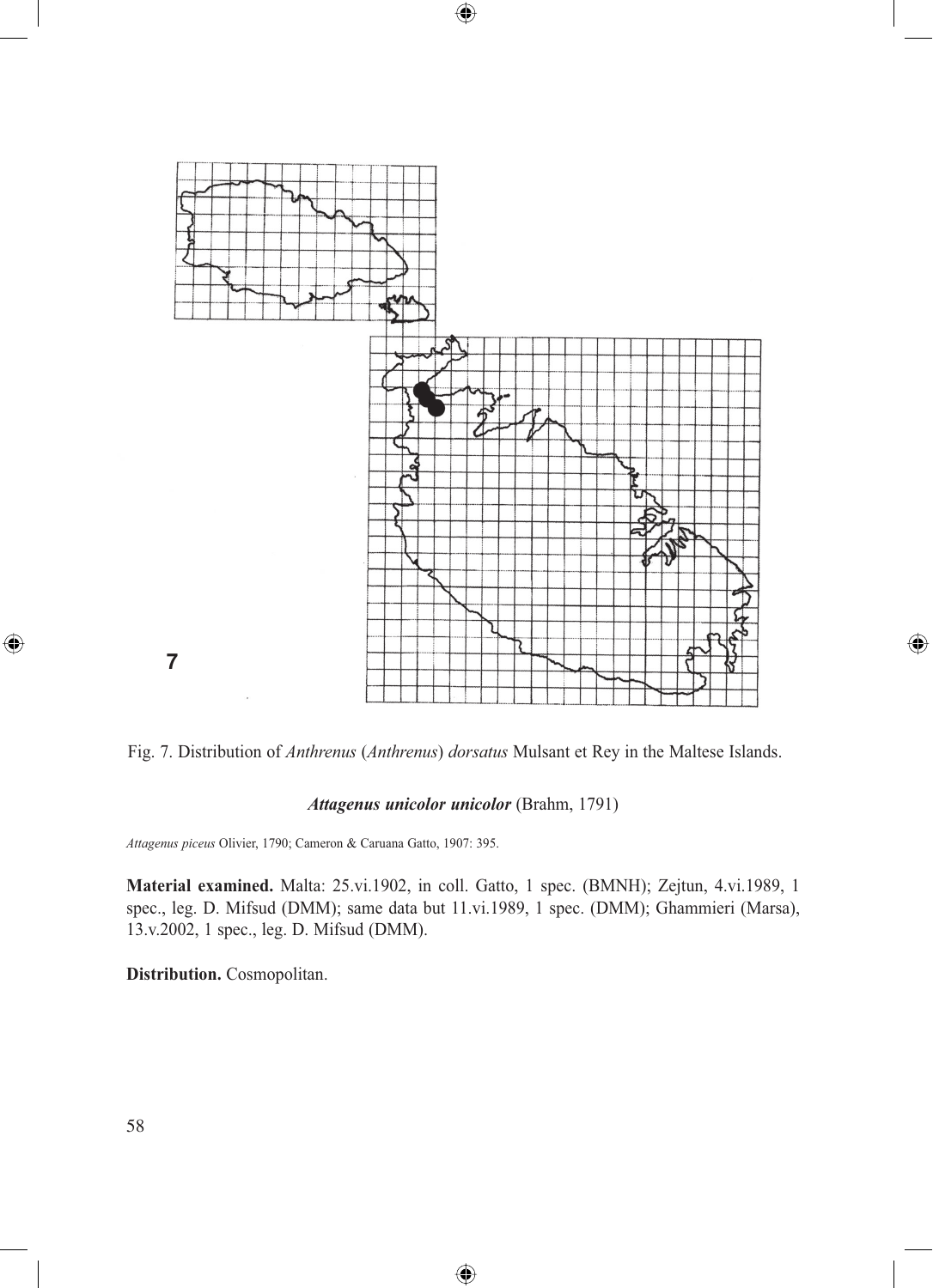## Subfamily Megatominae Tribe Anthrenini

 $\bigcirc$ 

## *Anthrenus* **(***Anthrenus***)** *flavipes flavipes* **LeConte, 1854**

**Material examined.** Malta: Mdina, 25.iii.2004, 4 spec., leg. D. Mifsud (DMM).

**Distribution.** Cosmopolitan. New record for the Maltese Islands.

### *Anthrenus* **(***Anthrenus***)** *delicatus* **Kiesenwetter, 1851**

**Material examined.** Malta: Mtarfa, 6.ix.1989, 2 spec., leg. P. Sammut (JHAC); Migra Ferha, 3.vi.1990, 1 spec., leg. D. Mifsud (DMM); Marsa, Ghammieri, 28.xii.1993, 1 spec., under bark of *Eucalyptus*, leg. D. Mifsud (DMM); Mellieha, around Ghadira area, 2.vi.2002, 1 spec., leg. D. Mifsud (DMM); Zejtun, 18-21.v.1989, 2 spec., leg. D. Mifsud (DMM).

**Distribution.** Southern Europe, Turkey, Algeria, Egypt, Morocco, Tunisia, Caucasus, Iran, Israel and Syria. New record for the Maltese Islands.

# *Anthrenus* **(***Anthrenus***)** *dorsatus* **Mulsant et Rey, 1868** (Fig. 7)

**Material examined.** Malta: Mellieha, Mellieha Bay near Nature reserve, 8.v.2004, 2 spec., leg. H. Borg-Barthet (DMM, HBBC); Mellieha Bay NR., Mellieha Holiday Centre, 23.iv.2005, 1 spec., leg. H. Borg-Barthet (JHAC).

**Distribution.** Algeria and Tunisia. New record for the Maltese Islands.

### *Anthrenus* (*Anthrenus*) *oceanicus* Fauvel, 1903

*Anthrenus fasciatus* Herbst, 1797; Cameron & Caruana Gatto, 1907: 395.

**Material examined.** None.

⊕

**Distribution.** Egypt, Hawaiian Islands, India, Malaysia, Sri Lanka, New Caledonia and Europe (introduced): United Kingdom, Czech Republic.

**Notes.** Cameron & Caruana Gatto (1907) reported the abundance of this species as 'common'. Most likely, this record is based on a misidentification and probably it should refer to *A. dorsatus* Mulsant et Rey.

⊕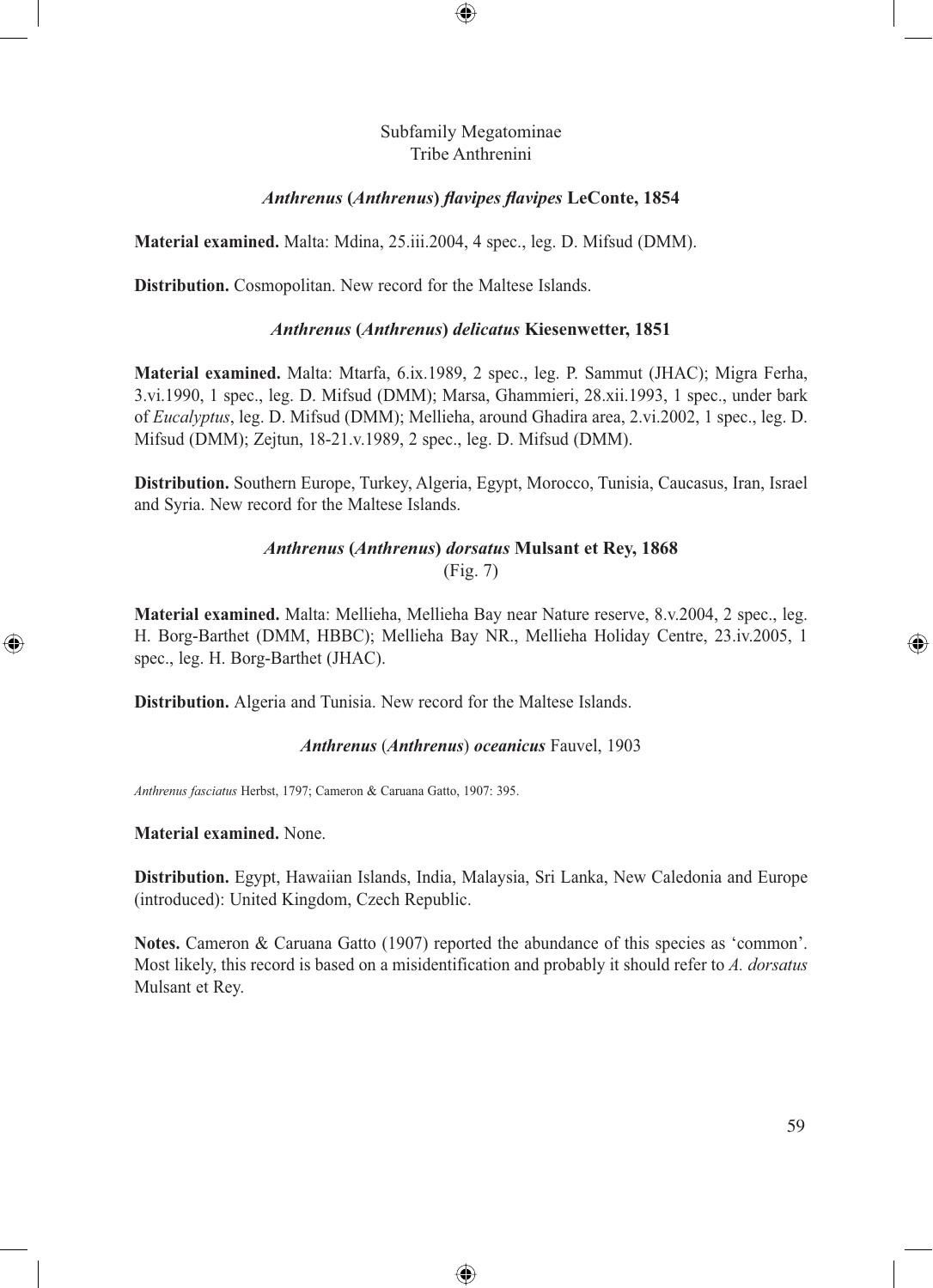#### *Anthrenus* (*Helocerus*) *fuscus* Olivier, 1789

⊕

*Anthrenus fuscus* Latr. [sic!]; Cameron & Caruana Gatto, 1907: 395.

**Material examined.** None.

**Distribution.** Europe, Morocco, St. Helena Is. (intr.), Canada, U.S.A. and Bonin Is.

**Notes.** Cameron & Caruana Gatto (1907) reported this species from Boschetto (= Buskett) during the month of June and reported its abundance as 'rare'.

## *Anthrenus* (*Nathrenus*) *biskrensis* Reitter, 1886 (Fig. 8)

*Anthrenus biscrensis* [sic!] Reitter, 1886; Cameron & Caruana Gatto, 1907: 395.

**Material examined.** Malta: (without distributional data), 1 spec. (JHAC); Reitter coll. (without distributional data), 1 spec. (JHAC); 7504 [= *Anthrenus biscrensis*, Imtahleb, 17 June1902], M. Cameron coll. B. M. 1936-555, 8 spec. (BMNH); St. Thomas Bay, 6.vii.1989, 1 spec., on flowers of *Foeniculum vulgare*, leg. D. Mifsud (DMM); St. Peter´s Pool (Delimara), 15.vi.2002, 1 spec., on *Darniella melitensis*, leg. D. Mifsud (DMM); Gozo: Ramla, 16.vii.1989, 2 spec., leg. D. Mifsud (DMM, JHAC).

**Distribution.** Malta, Sicily, Algeria, Libya, Morocco and Tunisia.

**Notes.** Cameron & Caruana Gatto (1907) reported the abundance of this species as 'very common' in June, July and August.

⊕

#### *Anthrenus* (*Nathrenus*) *verbasci* (Linnaeus, 1767)

*Anthrenus verbasci* Linnaeus, 1767; Cameron & Caruana Gatto, 1907: 395.

**Material examined.** Malta: M. Cameron coll. B. M. 1936-555, 2 spec. (BMNH); 7531 [= *Anthrenus verbasci*, E.R. (= identified by E. Reitter), Bosketto, 22 June 1902], 1 spec. (BMNH); Mtarfa, 6.ix.1989, 3 spec., leg. P. Sammut (JHAC); Zejtun, 12.v.1989, 1 spec., leg. D. Mifsud (DMM); same data but 20.iv.1998, 1 spec. (DMM); Mellieha, Kortin, 2.v.2004, 1 spec., leg. H. Borg-Barthet (HBBC); Landrijiet, 9.v.2004, 2 spec., leg. H. Borg-Barthet (HBBC); Marsa, Ghammieri, 7.iii.2003, 1 spec., leg. D. Mifsud (DMM); Qormi, Wied il-Kbir near Ghammieri, 27.iv.2005, 3 spec., leg. H. Borg-Barthet (HBBC); Mellieha, Mellieha Bay near Nature Reserve, 8.v.2004, 1 spec., leg. H. Borg-Barthet (HBBC).

### **Distribution.** Cosmopolitan.

**Notes.** Cameron & Caruana Gatto (1907) recorded this species from Buskett in June and reported its abundance as 'not common'.

◈

60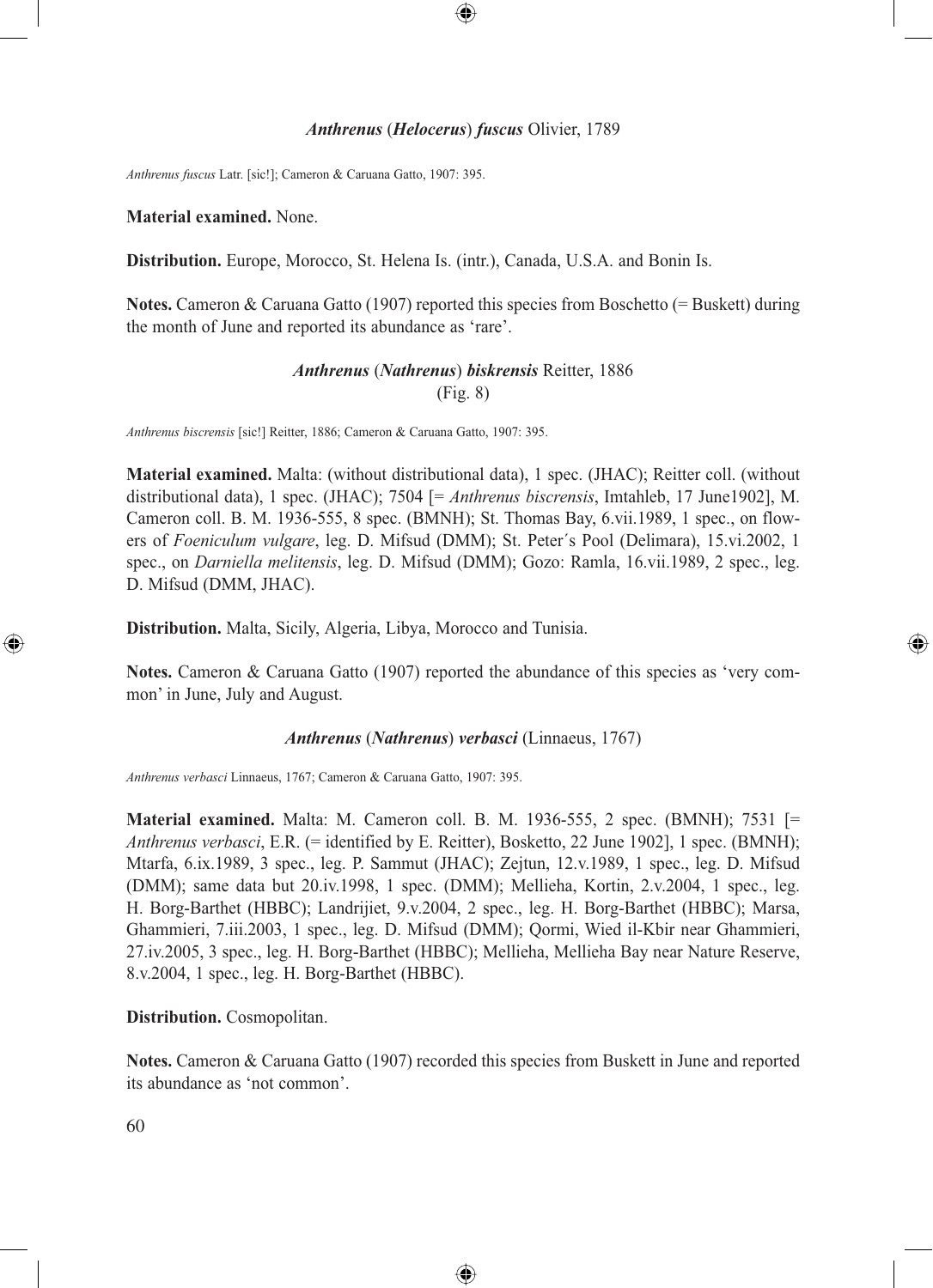

 $\bigoplus$ 

**8**

 $\bigoplus$ 

Fig. 8. Distribution of *Anthrenus* (*Nathrenus*) *biskrensis* Reitter in the Maltese Islands.

Tribe Megatomini

## *Trogoderma glabrum* **(Herbst, 1783)**

**Material examined.** Malta: St. Thomas Bay, Tal-Munxar, 28.iv.2002, 1 spec., leg. D. Mifsud (DMM).

**Distribution.** Cosmopolitan. New record for the Maltese Islands.

# *Trogoderma inclusum* **LeConte, 1854**

◈

**Material examined.** Malta: Zejtun, 12.xii.2004, 1 spec., leg. D. Mifsud (DMM).

 $\bigoplus$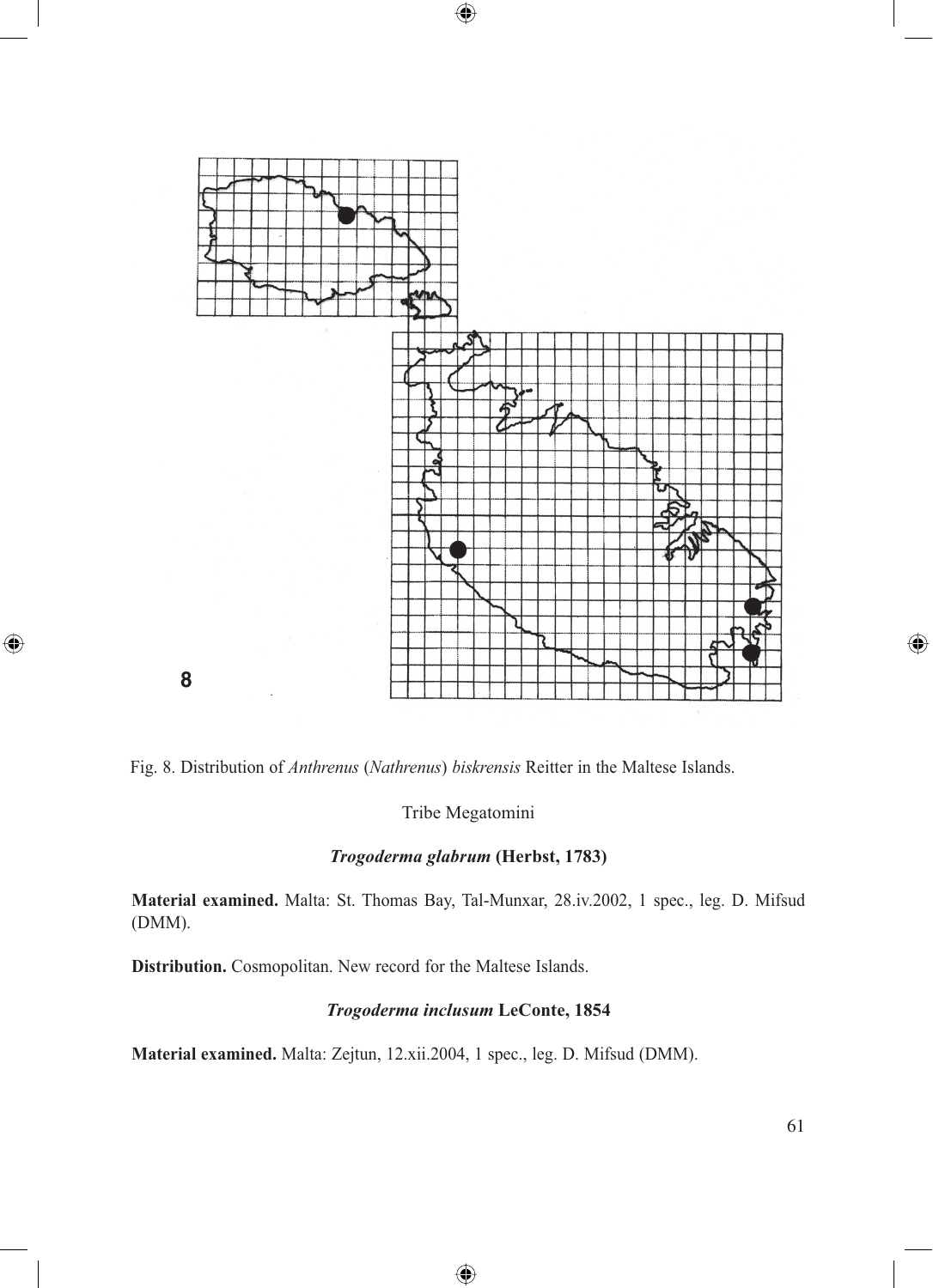**Distribution.** Europe, Canary Is. (intr.), Turkey, Algeria, Egypt, Morocco, Tunisia, South Africa, Canada, USA, India, Iran, Iraq, Israel, Japan and Russia. New record for the Maltese Islands.

## **CONCLUSIONS**

Nineteen species of Dermestidae are recorded from the Maltese Islands, of which, one species, *Anthrenus* (*Anthrenus*) *oceanicus* Fauvel is most likely based on a misidentification. The Maltese Dermestidae can be conventionally divided into four groups according to their geographical distributions. The first group is represented by cosmopolitan and sub-cosmopolitan species which accounts for 63.2% of the species. These include: *Dermestes* (*Dermestes*) *ater* De Geer, *Dermestes* (*Dermestinus*) *frischii* Kugelann, *Dermestes* (*Dermestinus*) *maculatus* De Geer, *Attagenus brunneus* Faldermann, *Attagenus fasciatus* (Thunberg), *Attagenus unicolor unicolor* (Brahm), *Anthrenus* (*Anthrenus*) *flavipes flavipes* LeConte, *Anthrenus* (*Anthrenus*) *oceanicus* Fauvel, *Anthrenus* (*Helocerus*) *fuscus* Olivier, *Anthrenus* (*Nathrenus*) *verbasci* (Linnaeus), *Trogoderma glabrum* (Herbst) and *Trogoderma inclusum* LeConte. The second group is represented by species having relatively wide distributions (e.g. Holarctic and West Palaearctic) and these account for 15.8 % of the species. These include: *Dermestes* (*Dermestinus*) *undulatus* Brahm, *Thorictus grandicollis grandicollis* Germar and *Anthrenus* (*Anthrenus*) *delicatus* Kiesenwetter. The third group of species are those having typical Mediterranean or West-Mediterranean distributions, and these are represented by 10.5% of the species, namely *Attagenus civetta* (Mulsant et Rey) and *Attagenus tigrinus* (Farbicius). The last group, also represented by two species, have a North African distribution which penetrates southern Europe only marginally (through either Malta and/or Sicily). These are represented by *Anthrenus* (*Anthrenus*) *dorsatus* Mulsant et Rey and *Anthrenus* (*Nathrenus*) *biskrensis* Reitter which are the most interesting species from a zoogeographical point of view. These two species represent North African elements in the Maltese coleoptera fauna. Figure 8 and Figure 9 provide the distribution of these two species in the Maltese Islands.

ACKNOWLEDGMENTS. The second author is grateful for access to the Natural History Museum, London, for studying historical material of Coleoptera from Malta (Sys-Resource programme funded by the EU). We would like to express our thanks to the following persons for the possibility to examine and for the donation of material collected in Malta: Zdeněk Švec and Vladimír Navrátil from Czech Republic and Paul Sammut and Henry Borg-Barthet from Malta.

⊕

#### REFERENCES

⊕

↔

ANDRES A. 1916: Verzeichnis der während meiner Kriegsgefangenschaft von mir auf Malta gesammelten Lepidoptera, Hemiptera und Coleoptera. *Entomologische Rundschau* 33 (9): 43-54; 33 (10): 48-49; 33 (11): 50.

CARUANA GATTO A. 1893: Common Beetles of the Maltese Islands. *The Mediterranean Naturalist – A Review of Natural Science* 3(27): 447-451.

CAMERON M. & CARUANA GATTO A. 1907: A list of the Coleoptera of the Maltese Islands. *The Transactions of the Entomological Society of London* 59: 383-403.

CILIA J. L. 1989: Coleoptera. In: SCHEMBRI P. J. & SULTANA J. (eds.): *Red Data Book for the Maltese Islands*. Malta: Department of Information, viii + 142 pp.

HÁVA J. 2003: World Catalogue of the Dermestidae (Coleoptera). *Studie a zprávy Oblastního Muzea Praha-východ v Brandýse nad Labem a Staré Boleslavi*, Supplementum 1: 1-196.